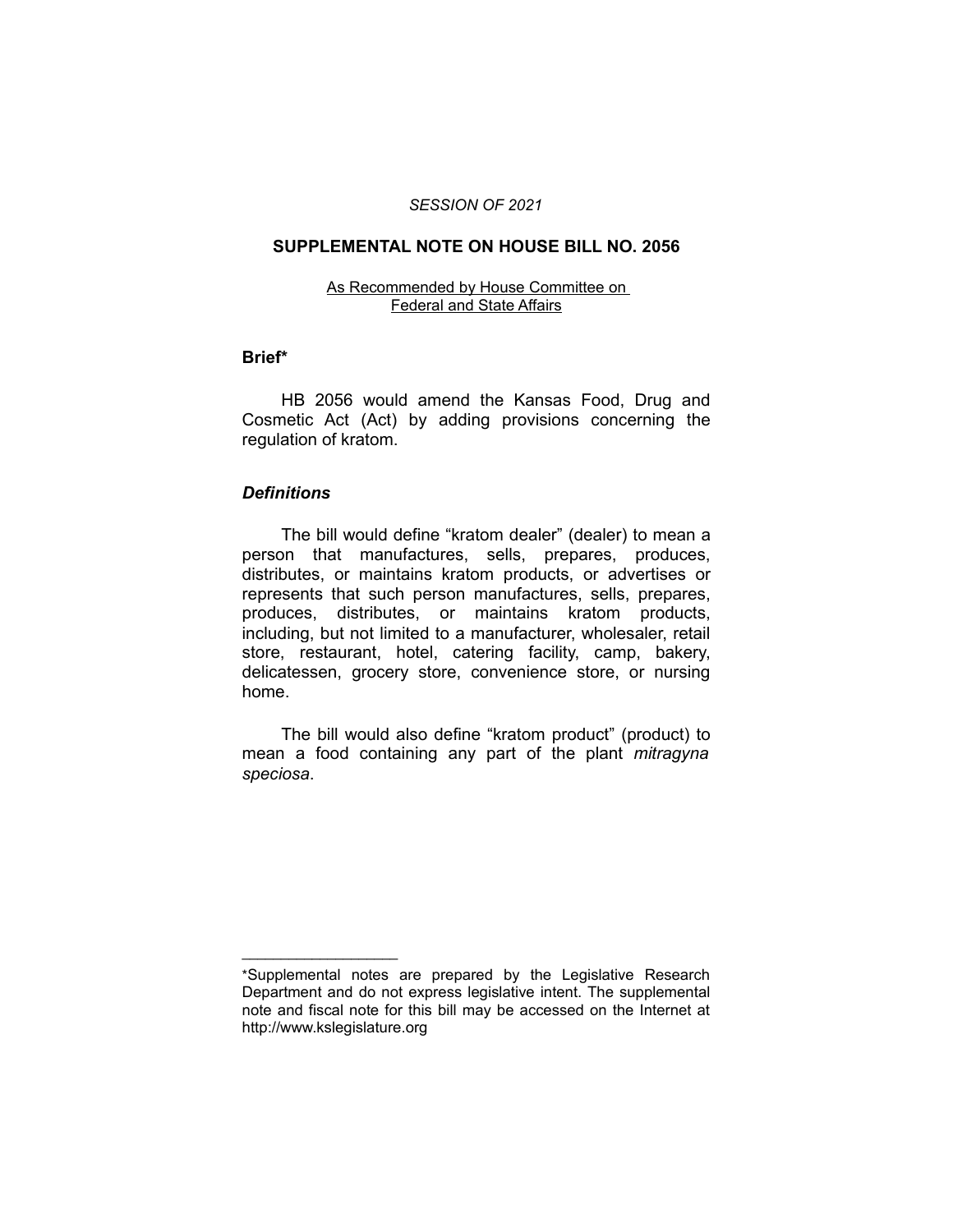# *Adulterated Products*

In addition to the definition of "adulteration" already contained in the Act, the bill would specify that products would be considered adulterated if such products contain:

- A level of 7-hydroxymitragynine in the alkaloid fraction that is greater than 2.0 percent of the alkaloid composition of such product; or
- Any synthetic alkaloids including synthetic mitragynine, synthetic 7-hydroxymitragynine, or any other synthetically derived compounds of the kratom plant.

# *Annual Dealer Licenses*

The bill would require applications for dealer licenses to be made in such form and manner as required by the Secretary of Agriculture (Secretary) and be accompanied by the required application and license fees.

License applications for dealer licenses involving the retail or wholesale distribution of products, but not including the production, manufacture, packaging, or labeling of products, would be required to be approved upon:

- Submission of a complete application; and
- Timely payment of applicable fees.

The bill would require license applications for dealers involved in the production, manufacture, packaging, or labeling of products to be approved by the Secretary upon:

- Submission of a complete application;
- Timely payment of applicable fees; and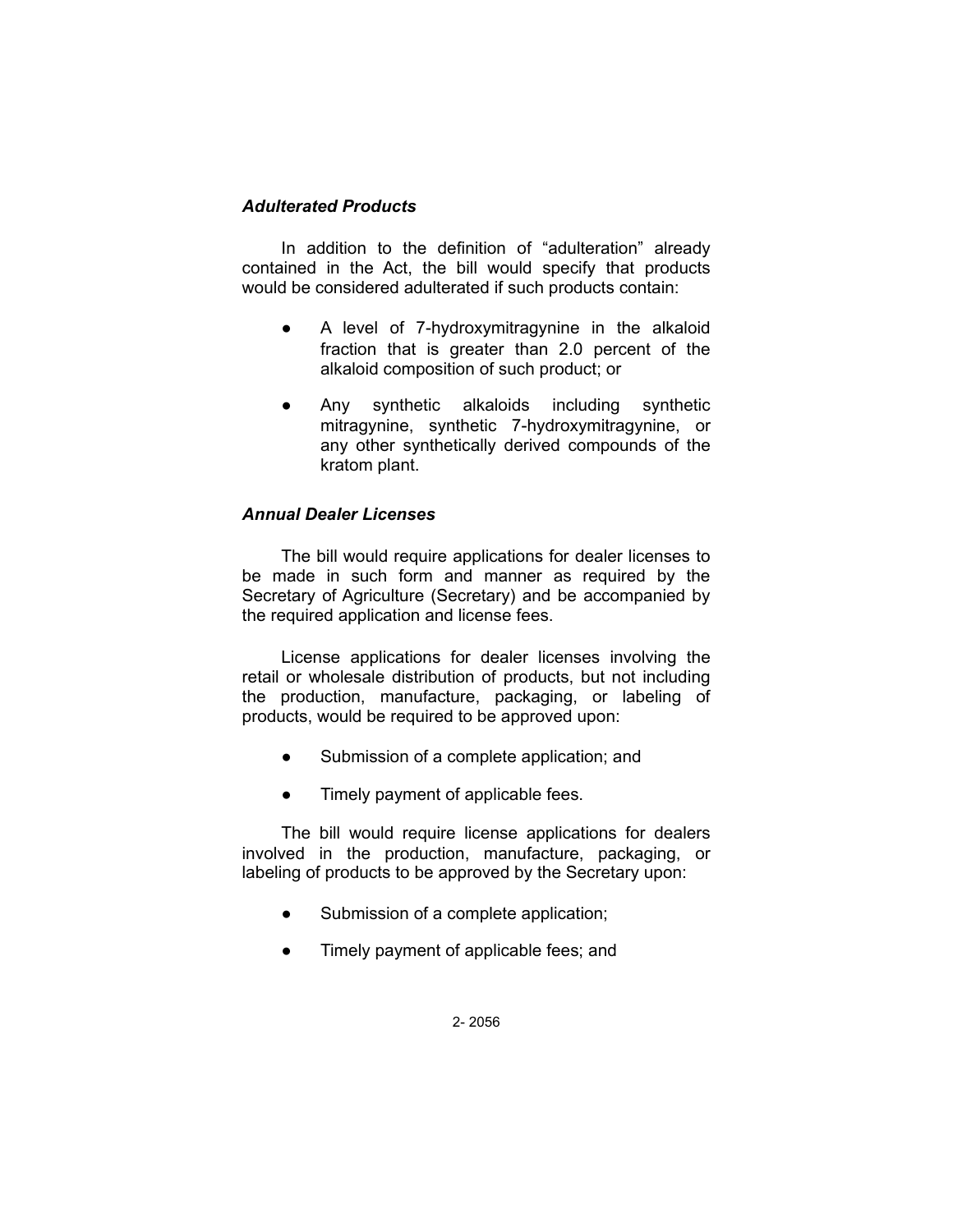Completion of a successful inspection of the premises listed in the application.

Dealer licenses issued under the Act would:

- Be in addition to any other license, permit, or registration required by the Act, or other state or federal law;
- Apply only to the premises described in the application and in the license issued on such application, which could describe only one location;
- Be required to be displayed conspicuously in the licensed premises for which it was issued;
- Not be transferable to any other person or location; and
- Expire on March 31 following the date of issuance unless otherwise provided for in law.

# *License Renewal*

The bill would state a dealer license could be renewed by applying to the Secretary before the license expiration date. The bill would require applications for license renewal to be made in a form and manner prescribed by the Secretary and accompanied by the required application and fees.

# *Denial of License Issuance or Renewal*

If the Secretary denied the issuance or renewal of any license, the Secretary would be required to provide written notice of such denial to the applicant or licensee. The bill would require the written notice to specify the changes needed for complete compliance with the provisions of the Act and all rules and regulations adopted under the Act and state that, if compliance is achieved within the time frame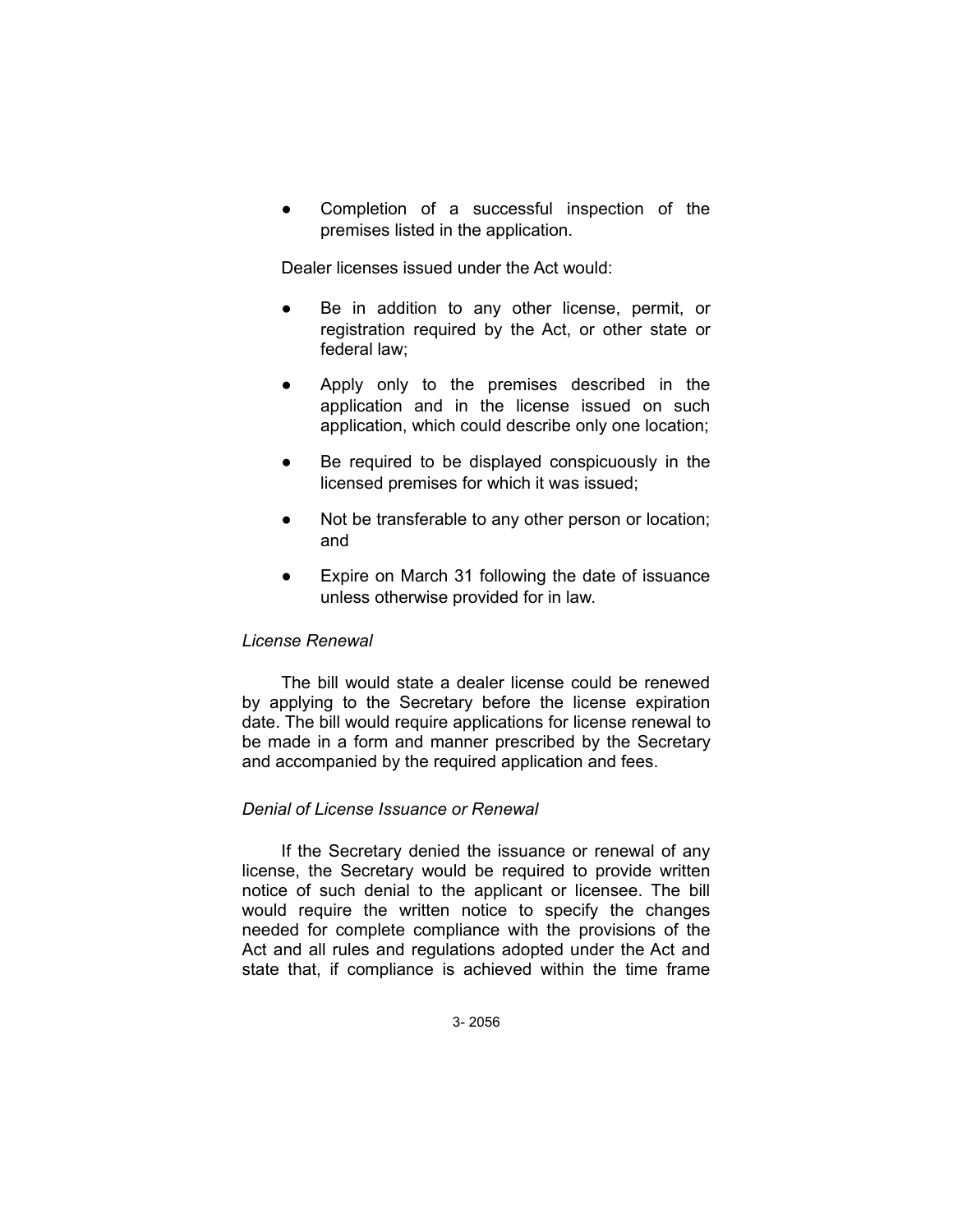designated in the notice, the license would be issued or renewed. If such compliance were not achieved within the prescribed time frame, the Secretary, after notice and an opportunity for a hearing under the Kansas Administrative Procedure Act (KAPA), would be required to deny the application or renewal application.

#### *License Fees*

The Secretary would be required to adopt rules and regulations establishing fees for issuing annual dealer licenses and other necessary expenses to defray the cost of implementing and enforcing the Act.

If a dealer license were lost, destroyed, or mutilated, a duplicate license would be issued to a qualified licensee upon application and payment of a \$5 fee.

The bill would require all money received as fees under the provisions of the bill to be remitted to the State Treasurer monthly, and the entire amount would be credited to the Food Safety Fee Fund. All expenditures of this fund would be made in accordance with appropriation acts upon warrants of the Director of Accounts and Reports issued pursuant to vouchers approved by the Secretary, or the Secretary's designee.

# *Inspection of Licensed Dealer Premises*

The Secretary would be required to inspect or cause to be inspected the premises of every licensed dealer. If, upon inspection, the Secretary determines the premises does not comply with the Act, or rules and regulations adopted under the Act, the Secretary would be required to give written or electronic notice to the owner, proprietor, or agent in charge of the licensed premises and could allow for correction within ten days or provide for any other civil remedy established by the Act or rules and regulations adopted under the Act.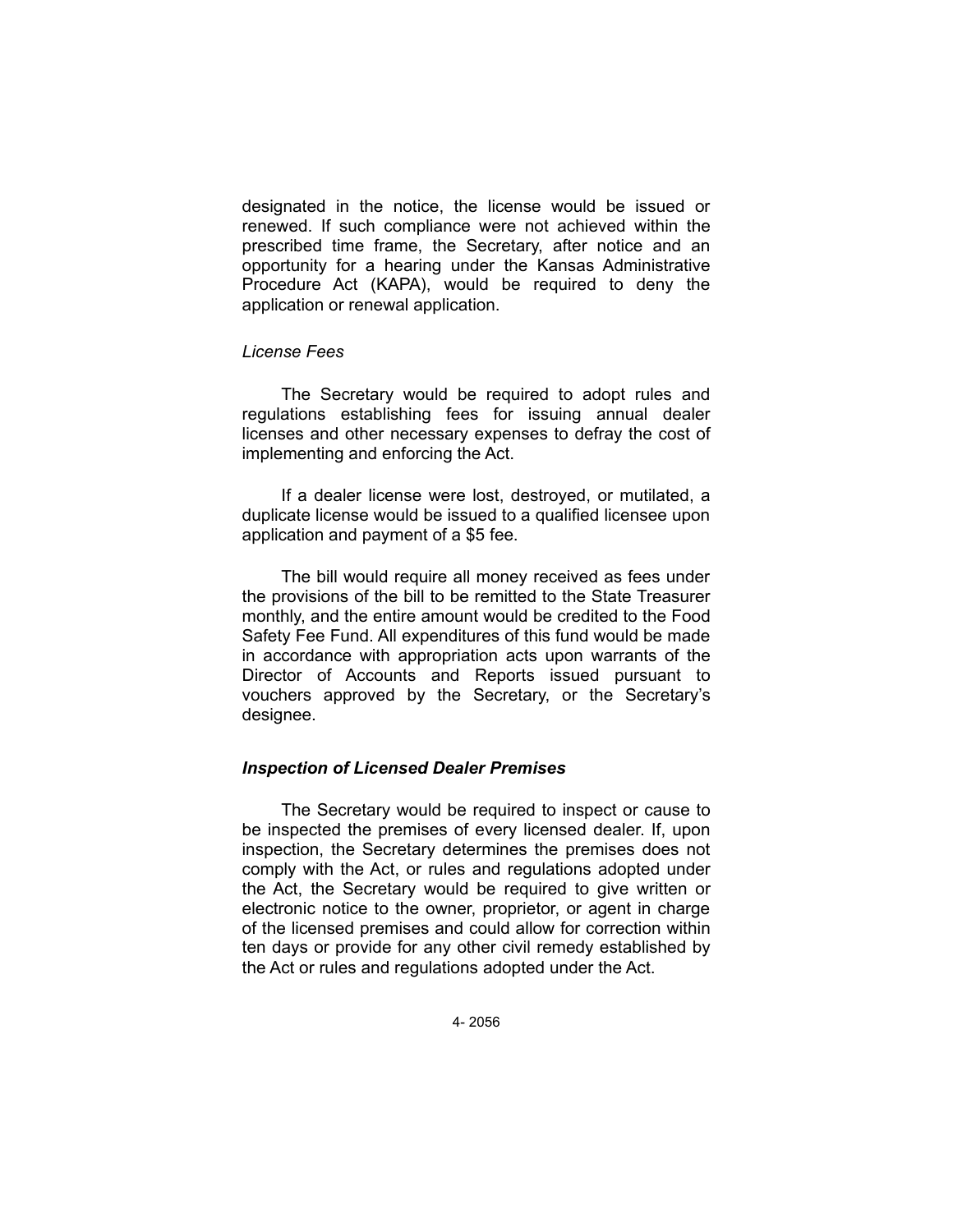The bill would state the Secretary shall have access at all reasonable hours to any location in which products are manufactured, sold, prepared, produced, distributed, maintained, or advertised and to enter any vehicle being used to transport or hold products in commerce, for the following purposes:

- To inspect any location, products, or equipment subject to the provisions of this Act and rules and regulations adopted under the Act;
- To inspect or sample any product reported to be adulterated, misbranded, or a threat to public health;
- To inspect or investigate complaints of violation of the provisions of the Act and rules and regulations adopted under the Act;
- To inspect the records concerning the place of origin or the sale of any product;
- To open any package containing or suspected of containing any product that is exposed or offered for sale; and
- To take samples of the contents of any product for examination.

The bill would specify that, if the Secretary is denied access to any location where access is sought for the purposes described above, the Secretary could apply to any court of competent jurisdiction for a search warrant authorizing access to such location for such purposes. The court would be required to issue a search warrant upon such application and a showing of cause.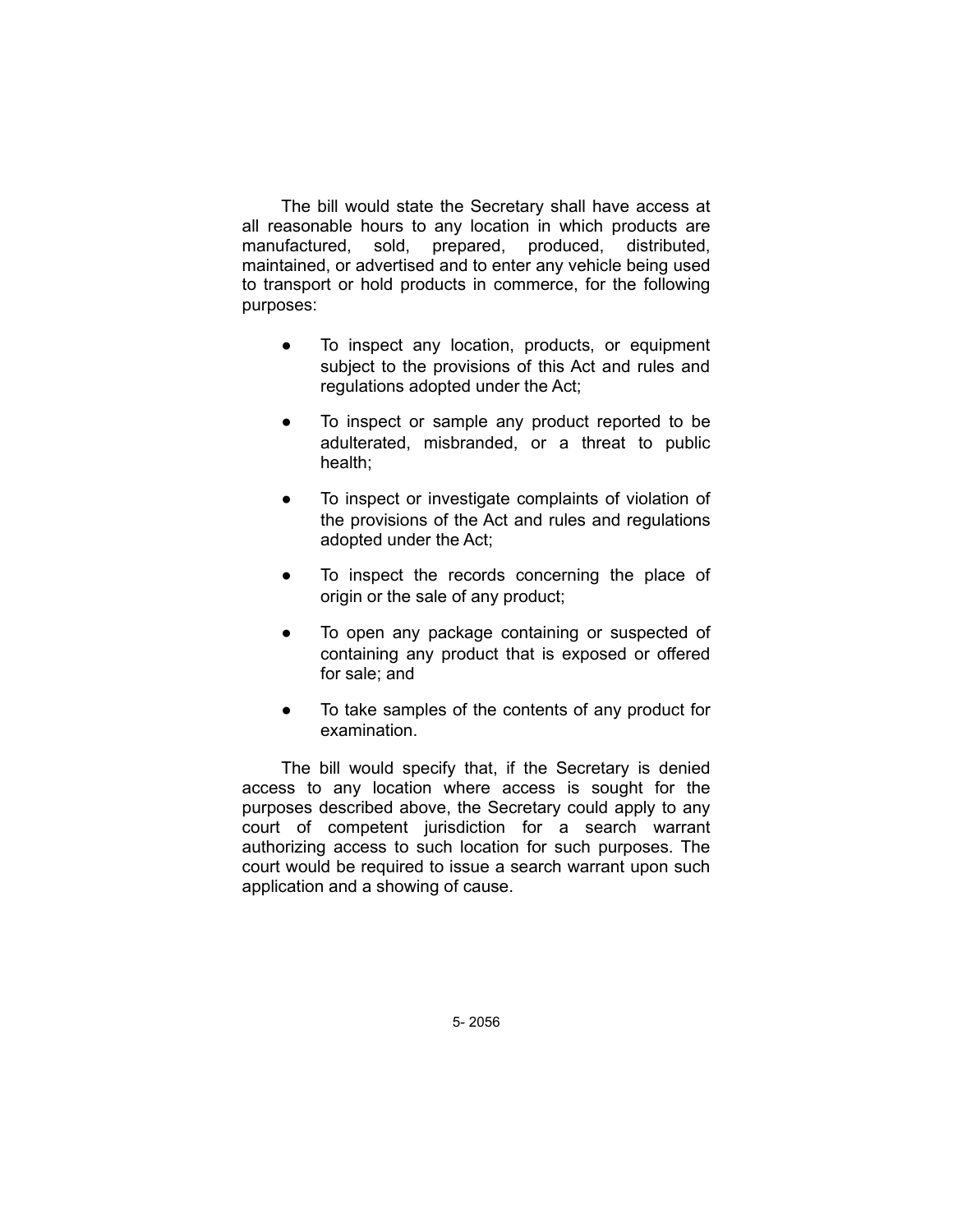### *Inspections and Sampling of Products*

The Secretary, or duly authorized representative, would be required to inspect and sample products at such time, in such places, and to such extent as the Secretary or representative considers advisable. The Secretary, or representative, could stop further sale or movement of any products found to be in violation of the provisions of the Act or of any rules and regulations adopted or any orders issued under the Act.

It would be the duty of the Secretary, or a duly authorized representative, to enforce and administer the provisions of the Act and sample, inspect, make analysis of, and test products transported, sold, offered for sale, or exposed for sale within the state at such time and place and to the extent considered necessary to determine whether such products are in compliance with the Act and any rules and regulations adopted under the Act.

#### *Violations*

The bill would authorize the Secretary to issue and enforce a written or printed "stop sale" order to the owner or custodian of any product the Secretary, or duly authorized representative, determines to be in violation of the Act or rules and regulations adopted under the Act. Any such stop sale order would prohibit further sale, processing, and movement of the product subject to the order unless the Secretary was provided with evidence of compliance with the Act and a release from the order is issued.

If the Secretary were to find the public health or safety is endangered by the continued operation of a dealer, the Secretary could temporarily suspend a dealer's license or order the temporary closure of the dealer's premises without notice or hearing in accordance with the emergency provisions of KAPA. Such temporary suspension or closure order could not be effective for more than 90 days.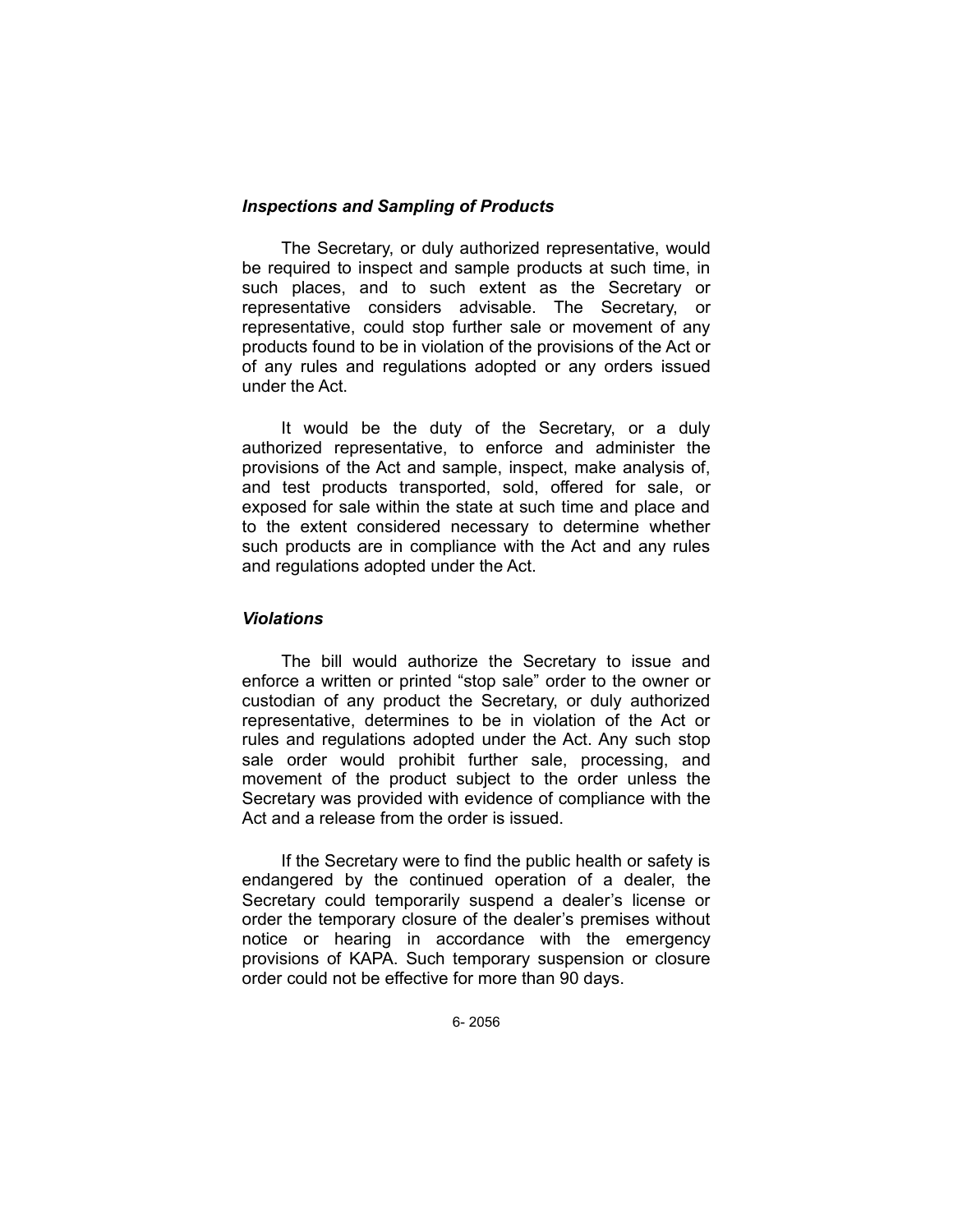Upon expiration of a suspension or stop sale order, the bill would require the licensee to be reinstated to full licensure or allowed to reopen their business, unless the dealer's license had expired or the Secretary denied, suspended, or revoked the dealer's license or obtained an injunction against the licensee.

After notice and opportunity for a hearing in accordance with KAPA, the bill would allow the Secretary to deny, suspend, modify, revoke, or refuse to renew any license if the Secretary determines the applicant has:

- Been convicted of or pleaded guilty to a criminal violation of any provision of the Act;
- Failed to comply with any provision or requirement of the Act or any rules and regulations adopted pursuant to the Act;
- Interfered with the Secretary's ability to carry out inspections or the administration of the Act; or
- Denied the Secretary access to any premises required to be inspected under the Act.

# *Unlawful Acts*

The bill would establish it would be unlawful for:

- Any person without a license from the Secretary to manufacture, sell, prepare, produce, distribute, maintain, advertise, or represent that such person manufactures, sells, prepare, produces, distributes, maintains, or advertises kratom products;
- Any dealer to manufacture, sell, prepare, produce, distribute, maintain, or otherwise provide any product that is adulterated or misbranded; and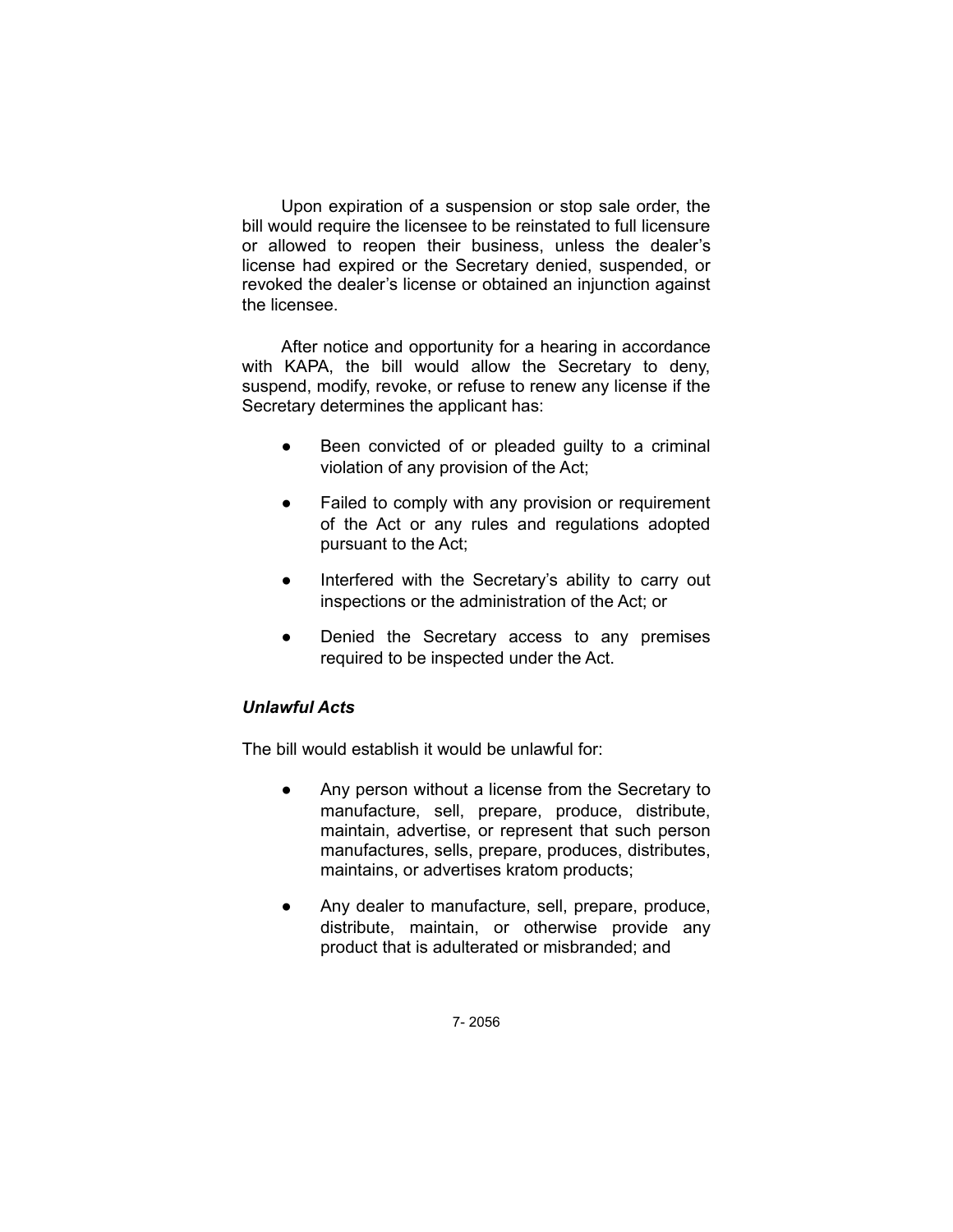Any dealer to distribute, sell, or otherwise provide any product to an individual under 18 years of age.

Violation of any of the above provisions would be a class C misdemeanor.

# *Civil Penalties*

The bill would authorize the Secretary to impose a civil penalty in an amount not to exceed \$1,000 per violation of the Act or of rules and regulations or orders adopted under the Act, in addition to other corrective actions ordered and other penalties provided by law. The bill would require, in the case of a continuing violation, each day a violation continued to be deemed a separate violation. Such civil penalties could be assessed only after notice and an opportunity for a hearing under KAPA.

Any person aggrieved by an order of a civil penalty by the Secretary could appeal such order to the district court as provided by the Kansas Judicial Review Act.

Any civil penalty recovered would be remitted to the State Treasurer and the entire amount deposited in the Compliance Education Fee Fund of the Department of Agriculture (Department).

# *Advertisements*

The bill would deem any advertisement for a product as a false claim if the advertisement is false or misleading in any particular aspect of such product, including, but not limited to, any claims not authorized by the federal Food and Drug Administration (FDA) or the Secretary.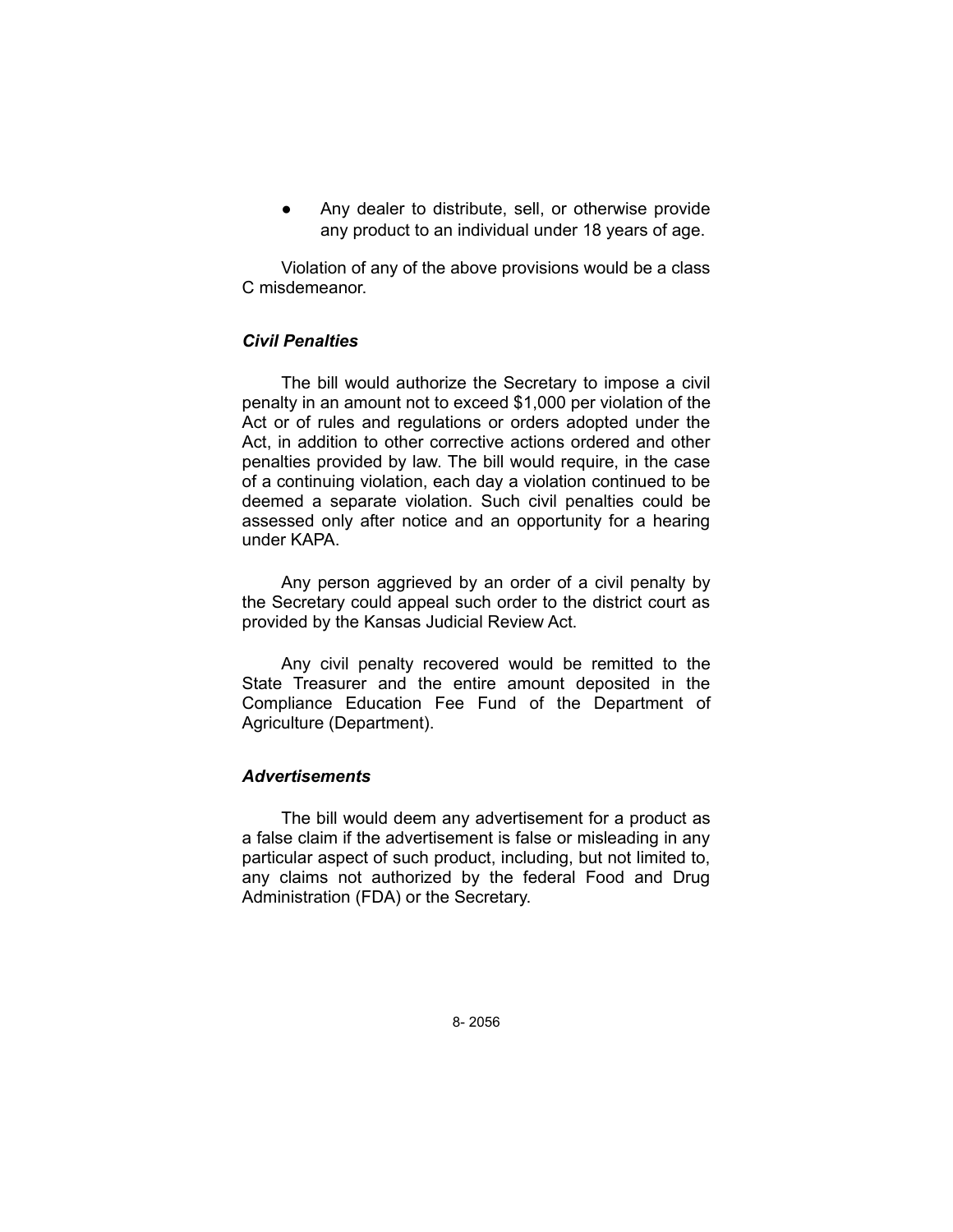# *Rules and Regulations Authority*

The Secretary would be required to adopt rules and regulations for administering the provisions of the Act, including, but not limited to, the format, size, and placement of product labels and the information required to be included on the labels; the fees necessary for carrying out the provisions of the bills; all safety and sanitary standards required; and any other provisions necessary to effectuate the Act.

### *Technical Changes*

The bill would make technical amendments to ensure consistency in statutory phrasing.

### **Background**

The bill was introduced by the House Committee on Federal and State Affairs at the request of Representative Eplee.

[*Note:* HB 2056 contains provisions similar to those of 2020 Sub. for HB 2400, as recommended by the House Committee on Federal and State Affairs.]

#### *House Committee on Federal and State Affairs*

In the House Committee hearing, **proponent** testimony was provided by a representative of the American Kratom Association and a private citizen.

**Opponent** testimony was provided by a representative of the Department. No other testimony was provided.